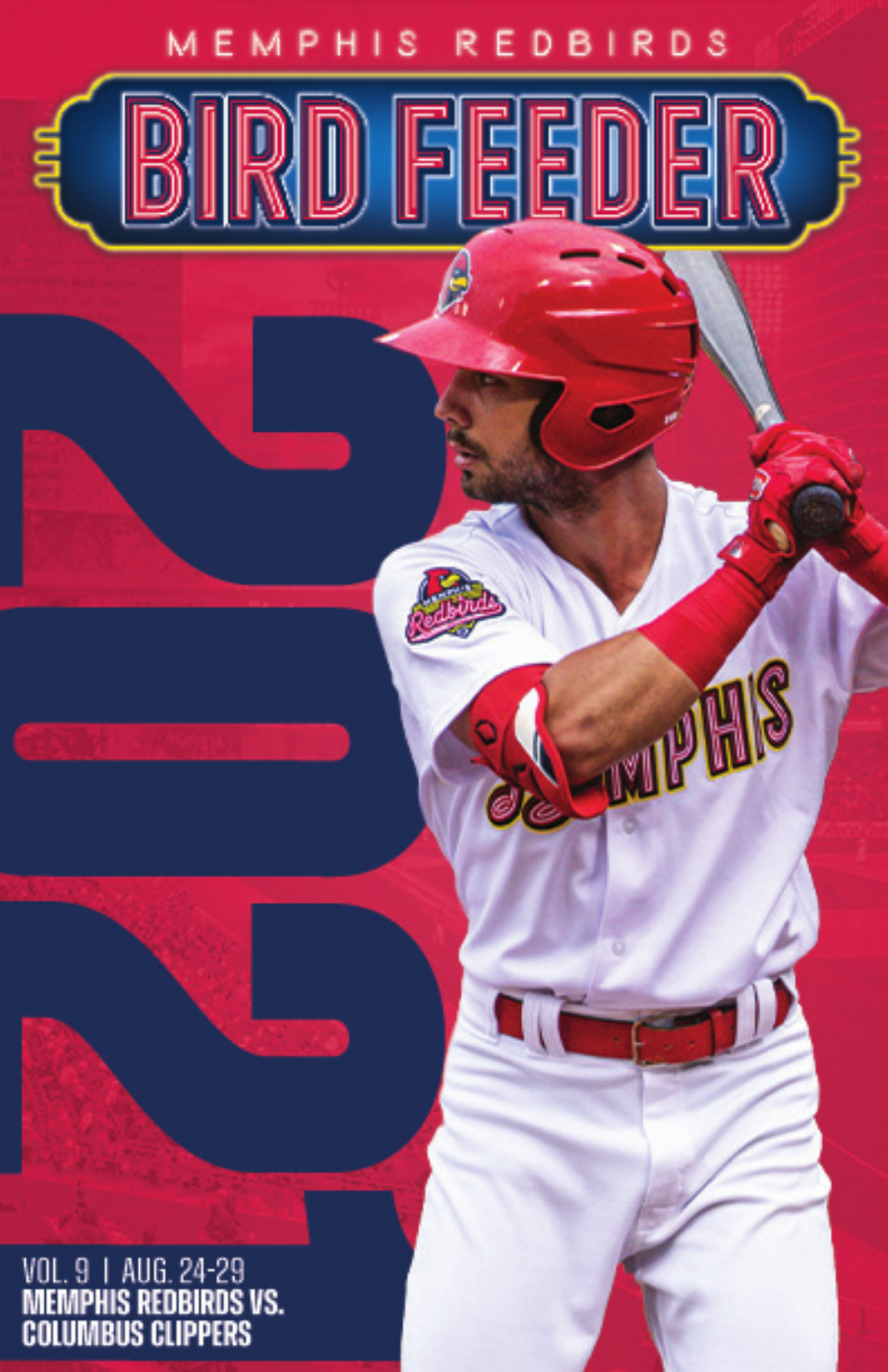

### LET'S **HELP** MORE SHELTER PETS GET A WIN

Hill's will make a donation to Greater Good Charities when you post a pic of your pet on Instagram, tag **@hillspet** and use **#HillsForLife** and **#Sweepstakes**. The best part? Your pet could win Hill's food for a year.\*

\*awarded in the form of 12 coupons

NO PURCHASE NECESSARY. Open to legal residents of the 50 U.S. states & D.C. who are 18 years of age or older as of date of entry. Void where prohibited. The Hill's Pet #HillsforLife Sweepstakes begins at 12:00 PM ET on August 24, 2021 & ends at 5:00 PM ET on September 19, 2021. Sponsored by Hill's Pet Nutrition, Inc. Hill's Pet Nutrition will donate \$1 per eligible photo submission, up to \$10,000 total, to Greater Good Charities. For Official Rules, visit HillsForLife.dja.com. ©2021 Hill's Pet Nutrition, Inc. Minor League Baseball trademarks and copyrights are used with permission of Minor League Baseball. Visit MiLB.com.

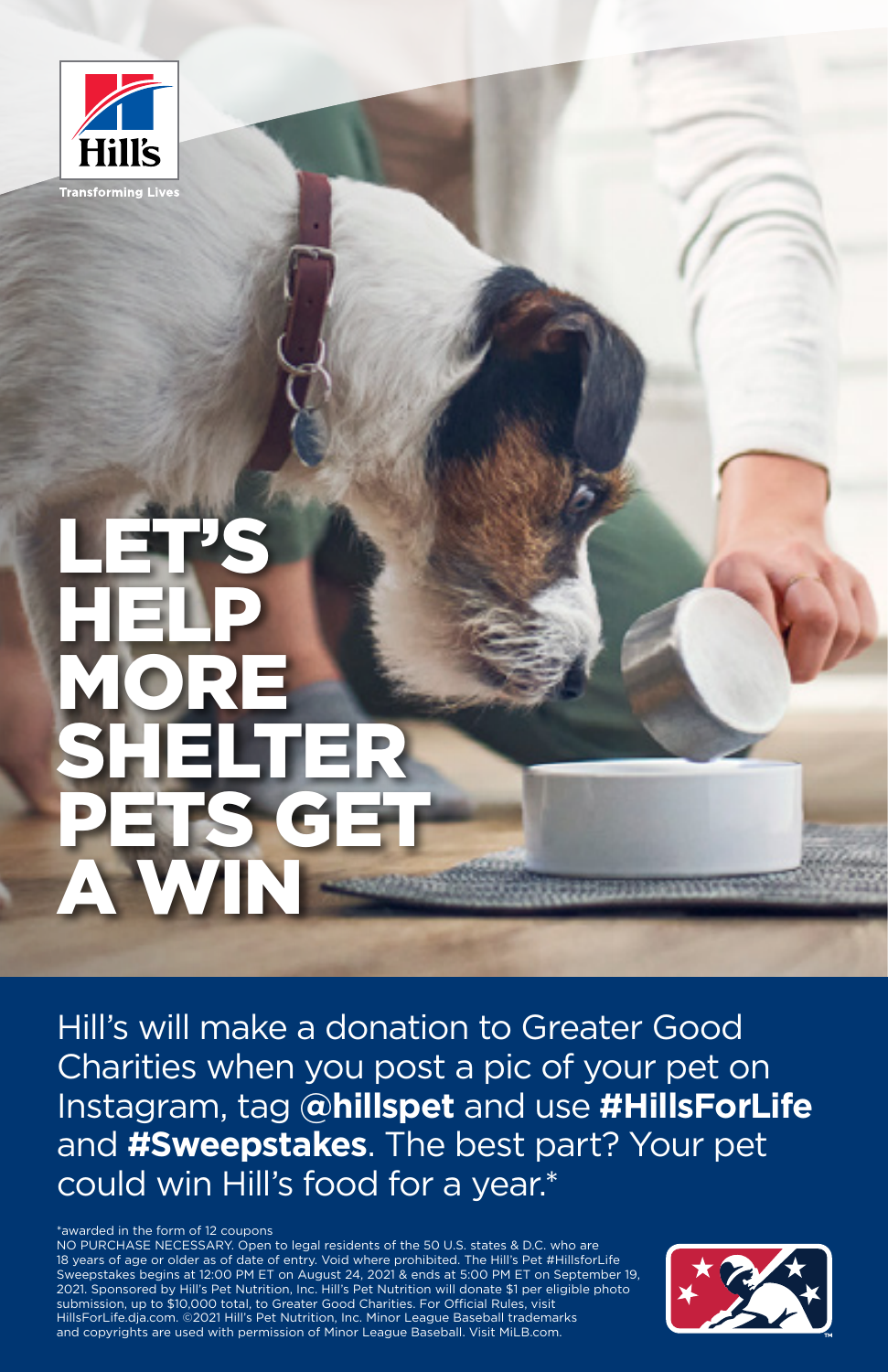# **Farms** Here's to a **Winning** Season!

#### arms.com

**FARMER** 



KKKK





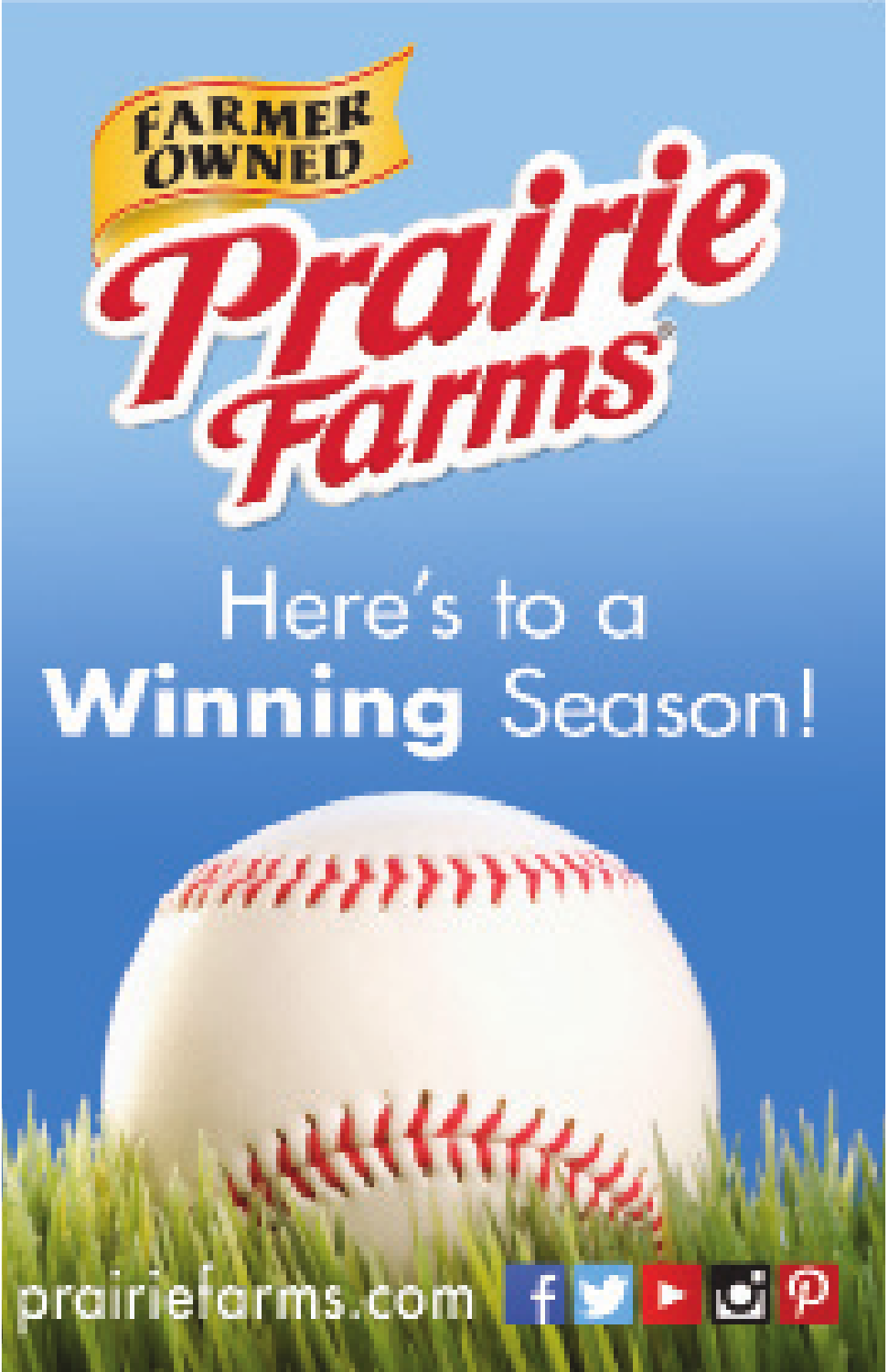



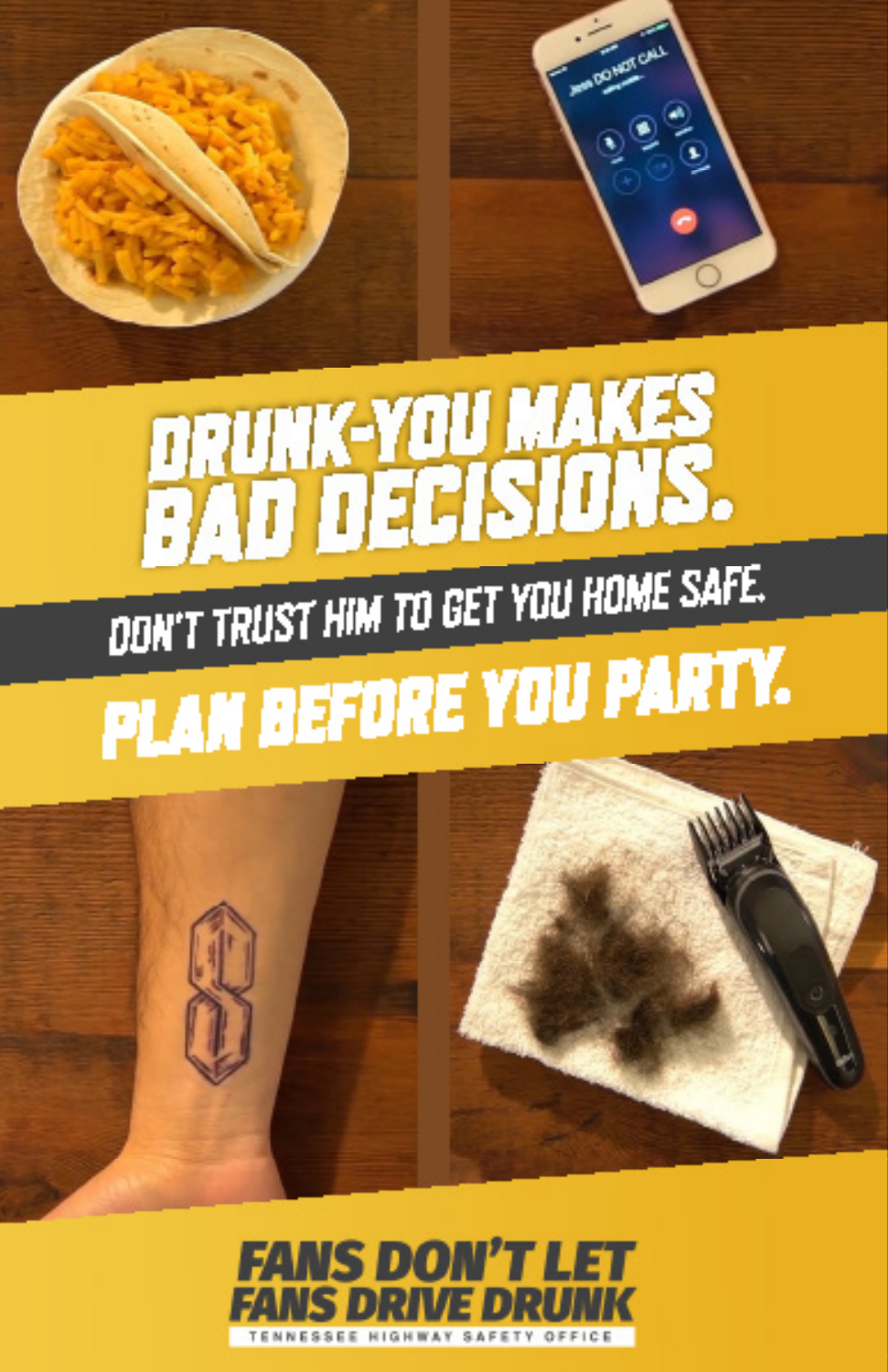

Chick-fil-A Mid-South is proud to support Memphis Redbirds.



Chick-fil-A®, Chick-fil-A Stylized®, and The Chick-fil-A Cows® are registered trademarks of CFA Properties, Inc.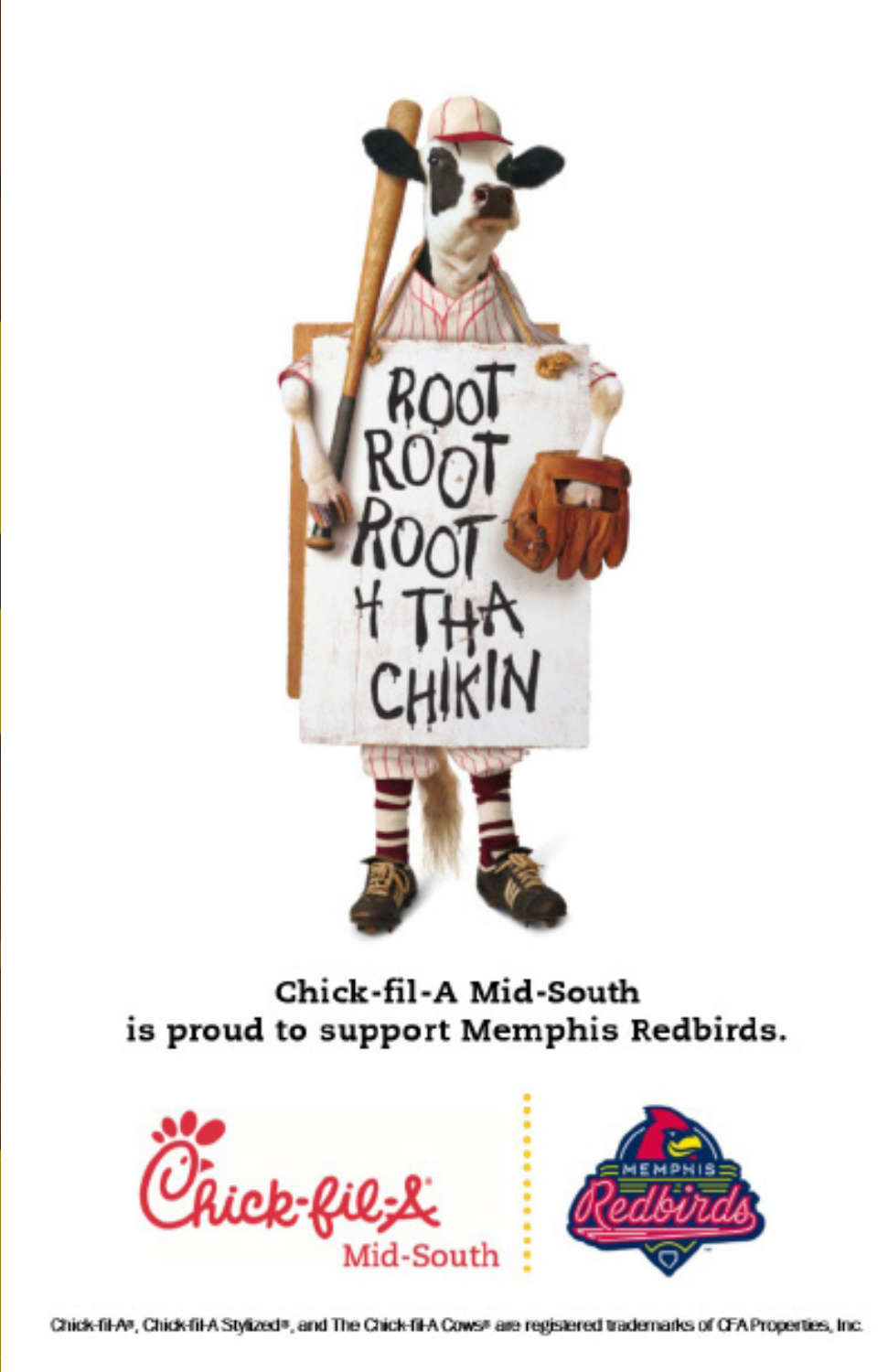| Team:<br>Date:<br>Weather: |       |   | vs.<br>Start Time: |    |    |    |    | at<br>End Time: |    |         |     |               |   | www.memphisredbirds.com |     |    |
|----------------------------|-------|---|--------------------|----|----|----|----|-----------------|----|---------|-----|---------------|---|-------------------------|-----|----|
|                            |       |   |                    |    |    |    |    |                 |    |         |     | Time of Game: |   |                         |     |    |
|                            |       |   |                    |    |    |    |    |                 |    |         |     |               |   |                         |     |    |
| <b>Umpires:</b>            |       |   |                    |    |    |    |    |                 |    | Scorer: |     |               |   |                         |     |    |
|                            |       |   |                    |    |    |    |    |                 |    |         |     |               |   |                         |     |    |
| # Player                   | Pos   |   | Ń                  | C  | Ħ  | ā  | 9  | r               | 8  | e       | őŀ  | ąВ            | Я | H                       | IBN | Ξ  |
| dns                        |       |   |                    |    |    |    |    |                 |    |         |     |               |   |                         |     |    |
|                            |       |   |                    |    |    |    |    |                 |    |         |     |               |   |                         |     |    |
| gms                        |       |   |                    |    |    |    |    |                 |    |         |     |               |   |                         |     |    |
| $\frac{1}{2}$              |       |   |                    |    |    |    |    |                 |    |         |     |               |   |                         |     |    |
| For a                      |       |   |                    |    |    |    |    |                 |    |         |     |               |   |                         |     |    |
| 5UP                        |       |   |                    |    |    |    |    |                 |    |         |     |               |   |                         |     |    |
|                            |       |   |                    |    |    |    |    |                 |    |         |     |               |   |                         |     |    |
| dna                        |       |   |                    |    |    |    |    |                 |    |         |     |               |   |                         |     |    |
| 5UP                        |       |   |                    |    |    |    |    |                 |    |         |     |               |   |                         |     |    |
| $\frac{1}{3}$              |       |   |                    |    |    |    |    |                 |    |         |     |               |   |                         |     |    |
| $\frac{1}{3}$              |       |   |                    |    | ÷  |    |    |                 |    |         |     |               |   |                         |     |    |
| ans                        |       |   | J.                 | J. | J. | a, | J. |                 |    |         | J.  |               |   |                         |     |    |
| $\frac{1}{2}$<br>U)        |       |   |                    |    |    |    |    |                 |    |         |     |               |   | <b>TOTALS</b>           |     |    |
| Ë<br>U                     |       |   |                    |    |    |    |    |                 |    |         |     | 쀠             |   | RBI                     |     |    |
| $E_{\text{mors}}$<br>ΞØ    |       |   |                    |    |    |    |    |                 |    |         |     |               |   | ψ                       |     |    |
| Left on Base               |       |   |                    |    |    |    |    |                 |    |         |     | ≃l ≝          |   | LOB:                    |     |    |
| Pitcher                    | $W-L$ | ≙ | H                  | R  | 뜺  | 88 | SO | 띞               | ΒК | ŝ       | ТBF | Catcher       |   |                         |     | PB |
|                            |       |   |                    |    |    |    |    |                 |    |         |     |               |   |                         |     |    |
|                            |       |   |                    |    |    |    |    |                 |    |         |     |               |   |                         |     |    |
|                            |       |   |                    |    |    |    |    |                 |    |         |     |               |   |                         |     |    |
|                            |       |   |                    |    |    |    |    |                 |    |         |     |               |   |                         |     |    |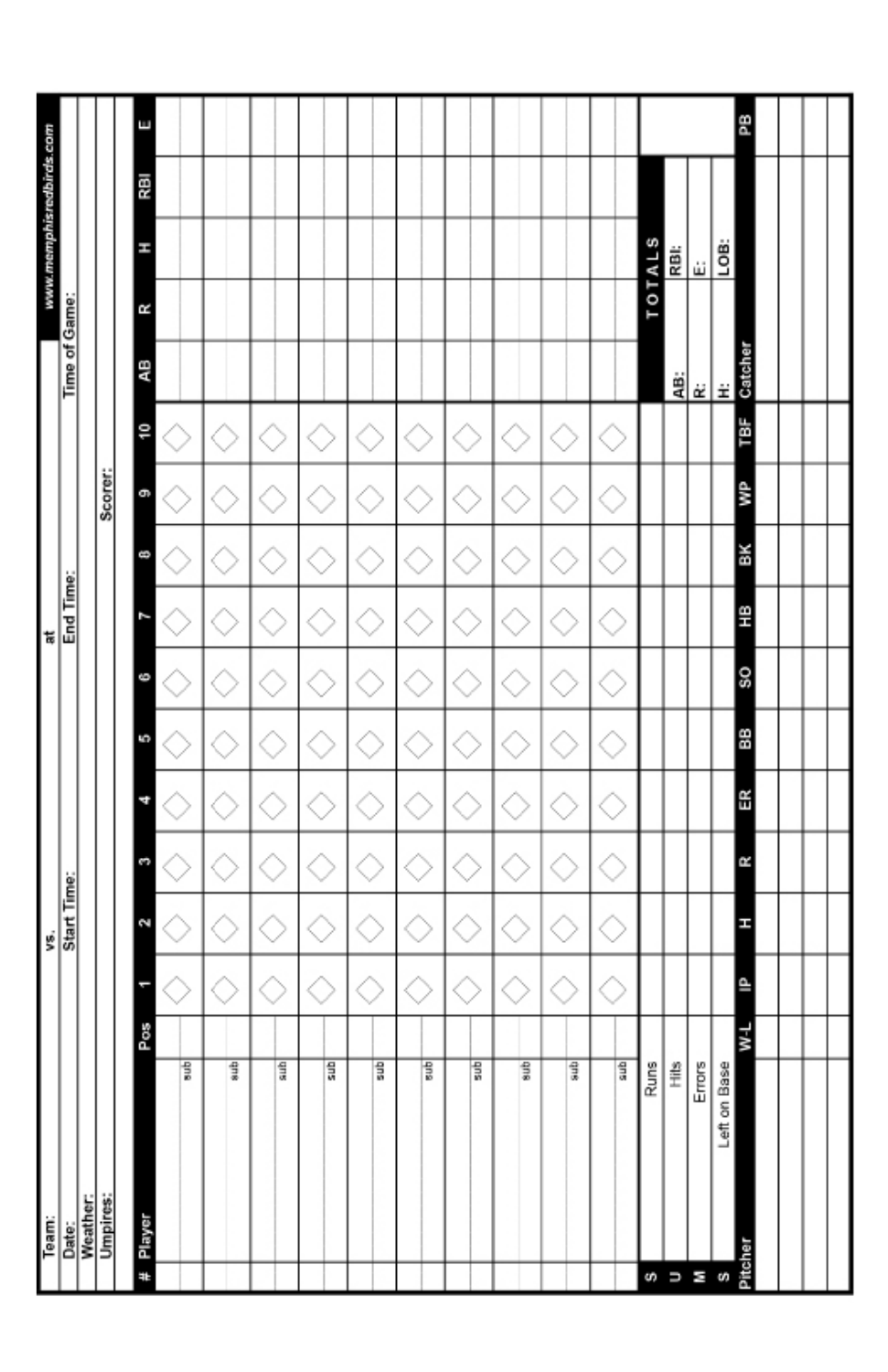| Team:<br>Date:<br>Weather: |       |   | vs.<br>Start Time: |    |    |    |                | at<br>End Time: |    |         |     |               |   | www.memphisredbirds.com |     |    |
|----------------------------|-------|---|--------------------|----|----|----|----------------|-----------------|----|---------|-----|---------------|---|-------------------------|-----|----|
|                            |       |   |                    |    |    |    |                |                 |    |         |     | Time of Game: |   |                         |     |    |
|                            |       |   |                    |    |    |    |                |                 |    |         |     |               |   |                         |     |    |
| <b>Umpires:</b>            |       |   |                    |    |    |    |                |                 |    | Scorer: |     |               |   |                         |     |    |
|                            |       |   |                    |    |    |    |                |                 |    |         |     |               |   |                         |     |    |
| # Player                   | Pos   |   | z                  | c  | च  | ā  | 9              | ſ               | 8  | e       | Oŀ  | ąВ            | R | H                       | IBN | Е  |
| dns                        |       |   |                    |    |    |    |                |                 |    |         |     |               |   |                         |     |    |
|                            |       |   |                    |    |    |    |                |                 |    |         |     |               |   |                         |     |    |
| gms                        |       |   |                    |    |    |    |                |                 |    |         |     |               |   |                         |     |    |
| $\frac{1}{2}$              |       |   |                    |    |    |    |                |                 |    |         |     |               |   |                         |     |    |
| For a                      |       |   |                    |    |    |    |                |                 |    |         |     |               |   |                         |     |    |
| 5UP                        |       |   |                    |    |    |    |                |                 |    |         |     |               |   |                         |     |    |
| dna                        |       |   |                    |    |    |    |                |                 |    |         |     |               |   |                         |     |    |
| sub]                       |       |   |                    |    |    |    |                |                 |    |         |     |               |   |                         |     |    |
| $\frac{1}{3}$              |       |   |                    |    |    |    |                |                 |    |         |     |               |   |                         |     |    |
| gms                        |       |   |                    | ÷  |    |    |                |                 |    |         | ÷.  |               |   |                         |     |    |
| dns                        |       |   | U                  | J. | ł. | d. | ż.             |                 |    |         | J.  |               |   |                         |     |    |
| $\frac{m}{2}$<br>U)        |       |   |                    |    |    |    |                |                 |    |         |     |               |   | <b>TOTALS</b>           |     |    |
| $\frac{2}{\pm}$<br>U       |       |   |                    |    |    |    |                |                 |    |         |     | 쁿             |   | RBI:                    |     |    |
| $Enors$<br>Ξø              |       |   |                    |    |    |    |                |                 |    |         |     |               |   | ψ                       |     |    |
| Left on Base               |       |   |                    |    |    |    |                |                 |    |         |     | $\frac{1}{2}$ |   | LOB:                    |     |    |
| Pitcher                    | $W-L$ | ≙ | H                  | R  | Œ  | 88 | SO <sub></sub> | ΗB              | ΒК | ŝ       | TВF | Catcher       |   |                         |     | PB |
|                            |       |   |                    |    |    |    |                |                 |    |         |     |               |   |                         |     |    |
|                            |       |   |                    |    |    |    |                |                 |    |         |     |               |   |                         |     |    |
|                            |       |   |                    |    |    |    |                |                 |    |         |     |               |   |                         |     |    |
|                            |       |   |                    |    |    |    |                |                 |    |         |     |               |   |                         |     |    |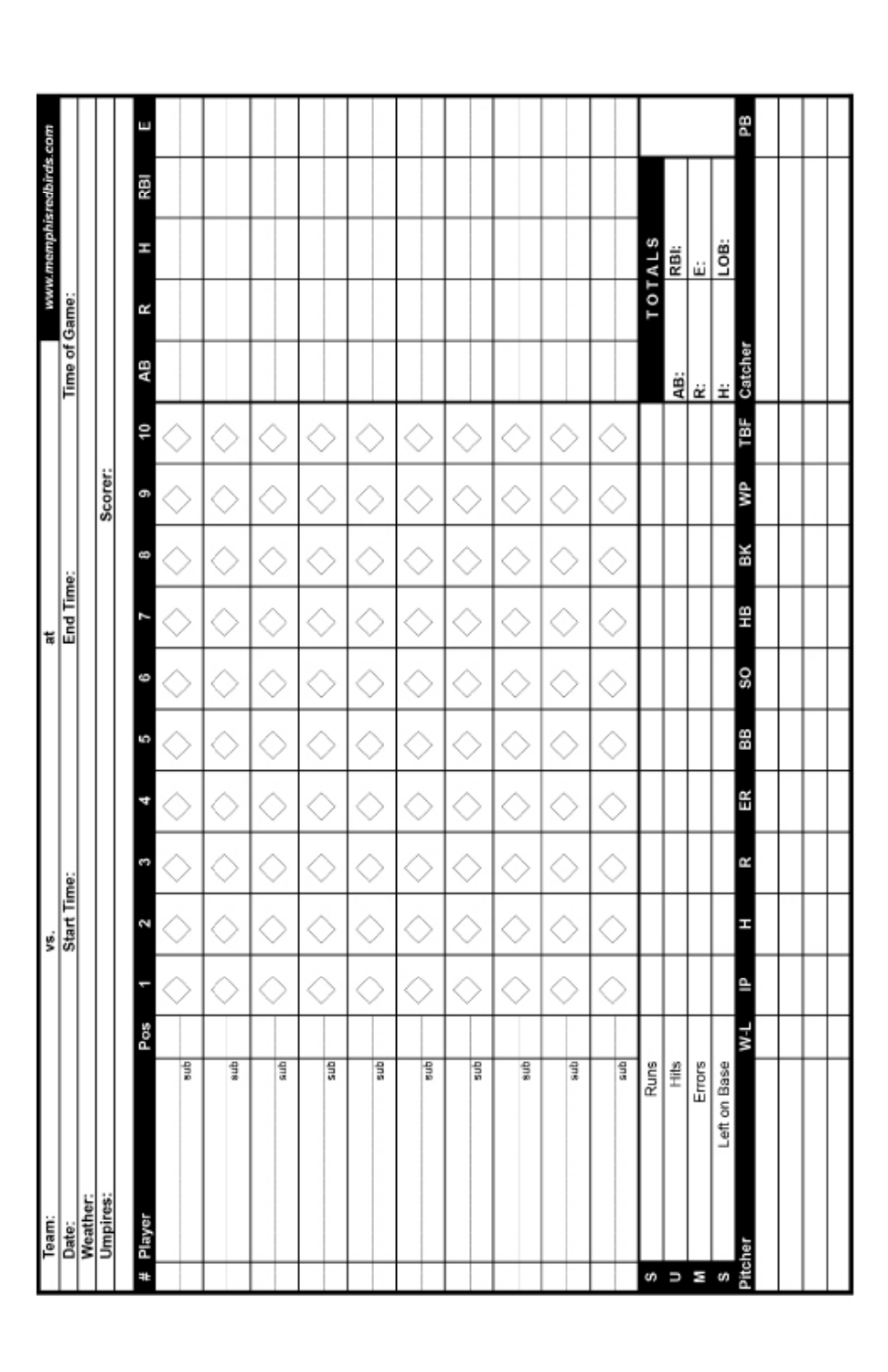

#### **MEMPHIS REDBIRDS**

**MANAGER: BEN JOHNSON - 34 HITTING COACH: BRANDON ALLEN - 31 PITCHING COACH: DERNIER OROZCO - 22** 

**NITOUEDO** 

**STRENGTH & CONDITIONING COACH: FRANK** WITKOWSKI

**ATHLETIC TRAINER: DAN MARTIN** 

|                |                       |          |     | <b>MII QUERO</b>   |                          |
|----------------|-----------------------|----------|-----|--------------------|--------------------------|
| NO.            | <b>NAME</b>           | HT.      | WT. | <b>DOB</b>         | <b>HOMETOWN</b>          |
| 65             | <b>CRUZ, JESUS</b>    | $6-1$    | 230 | 4/15/95            | SALINAS DE HIDALGO, MX   |
| 44             | DICKSON, BRANDON      | $6-5$    | 190 | 11/3/84            | <b>DEATSVILLE, AL</b>    |
| 70             | ELLEDGE, SETH         | $6-3$    | 240 | 5/20/96            | DALLAS, TX               |
| 47             | FERNANDEZ, JUNIOR     | $6-3$    | 215 | 3/2/97             | SANTO DOMINGO CENTRO, DR |
| 38             | JONES, CONNOR         | $6-3$    | 220 | 10/10/94           | CHESAPEAKE, VA           |
| 73             | KRUCZYNSKI, EVAN      | 6-4      | 205 | 3/31/95            | <b>FRANKLIN, WI</b>      |
| 15             | LIBERATORE, MATTHEW   | $6-4$    | 200 | 11/6/99            | GLENDALE, AZ             |
| 48             | OVIEDO, JOHAN         | $6-5$    | 245 | 3/2/98             | <b>HAVANA CUBA</b>       |
| 36             | PARSONS, THOMAS       | $6-4$    | 220 | 9/1/95             | COLUMBUS, OH             |
| 37             | RONDON, ANGEL         | $6-1$    | 205 | 12/1/97            | HIGUEY, DR               |
| 39             | THOMPSON, ZACK        | $6-2$    | 215 | 10/28/97           | SELMA, IN                |
| 56             | THOMAS, CONNOR        | $5 - 11$ | 173 | 5/29/98            | TIFTON, GA               |
| 16             | WADDELL, BRANDON      | $6-3$    | 180 | 5/3/94             | HOUSTON, TX              |
| 43             | <b>WARNER, AUSTIN</b> | $5 - 11$ | 185 | 6/27/94            | LOUISVILLE, KY           |
| 30             | <b>WEBB, TYLER</b>    | $6-5$    | 240 | 7/20/90            | <b>EASTVILLE, VA</b>     |
| 33             | <b>WHITLEY, KODI</b>  | $6-3$    | 220 | 2/21/95            | CLAYTON, NC              |
| 11             | WOODFORD, JAKE        | $6-4$    | 215 | 10/28/96           | TAMPA, FL                |
| 50             | ZEUCH, T.J.           | $6-7$    | 245 | 8/1/95             | MASON, OH                |
|                |                       |          |     | <b>CATCHERS</b>    |                          |
| 40             | <b>COULTER, CLINT</b> | $6-3$    | 225 | 7/30/93            | CAMAS, WA                |
| 26             | ORTEGA, DENNIS        | $6-3$    | 230 | 6/11/97            | VALENCIA, VZ             |
| 64             | SANCHEZ, ALI          | $6-1$    | 200 | 1/20/97            | CARORA, VZ               |
|                |                       |          |     | <b>INFIELDERS</b>  |                          |
| 13             | ASCANIO, RAYDER       | $5 - 11$ | 155 | 3/17/96            | <b>MARIARA, VZ</b>       |
| 12             | <b>GORMAN, NOLAN</b>  | $6-1$    | 210 | 5/10/00            | PHOENIX, AZ              |
| $\overline{1}$ | MENDOZA, EVAN         | $6-2$    | 205 | 6/28/96            | SARASOTA, FL             |
| 3              | ROBERTSON, KRAMER     | $5-10$   | 166 | 9/16/99            | WACO, TX                 |
| 68             | YEPEZ, JUAN           | 6-1      | 200 | 2/19/98            | <b>CARACAS, VZ</b>       |
|                |                       |          |     | <b>OUTFIELDERS</b> |                          |
| 21             | <b>BURLESON, ALEC</b> | $6-2$    | 212 | 11/25/98           | DENVER, NC               |
| 19             | <b>CAPEL, CONNER</b>  | $6-1$    | 185 | 5/19/97            | KATY, TX                 |
| 27             | DEAN, AUSTIN          | $6-0$    | 215 | 10/14/93           | SPRING, TX               |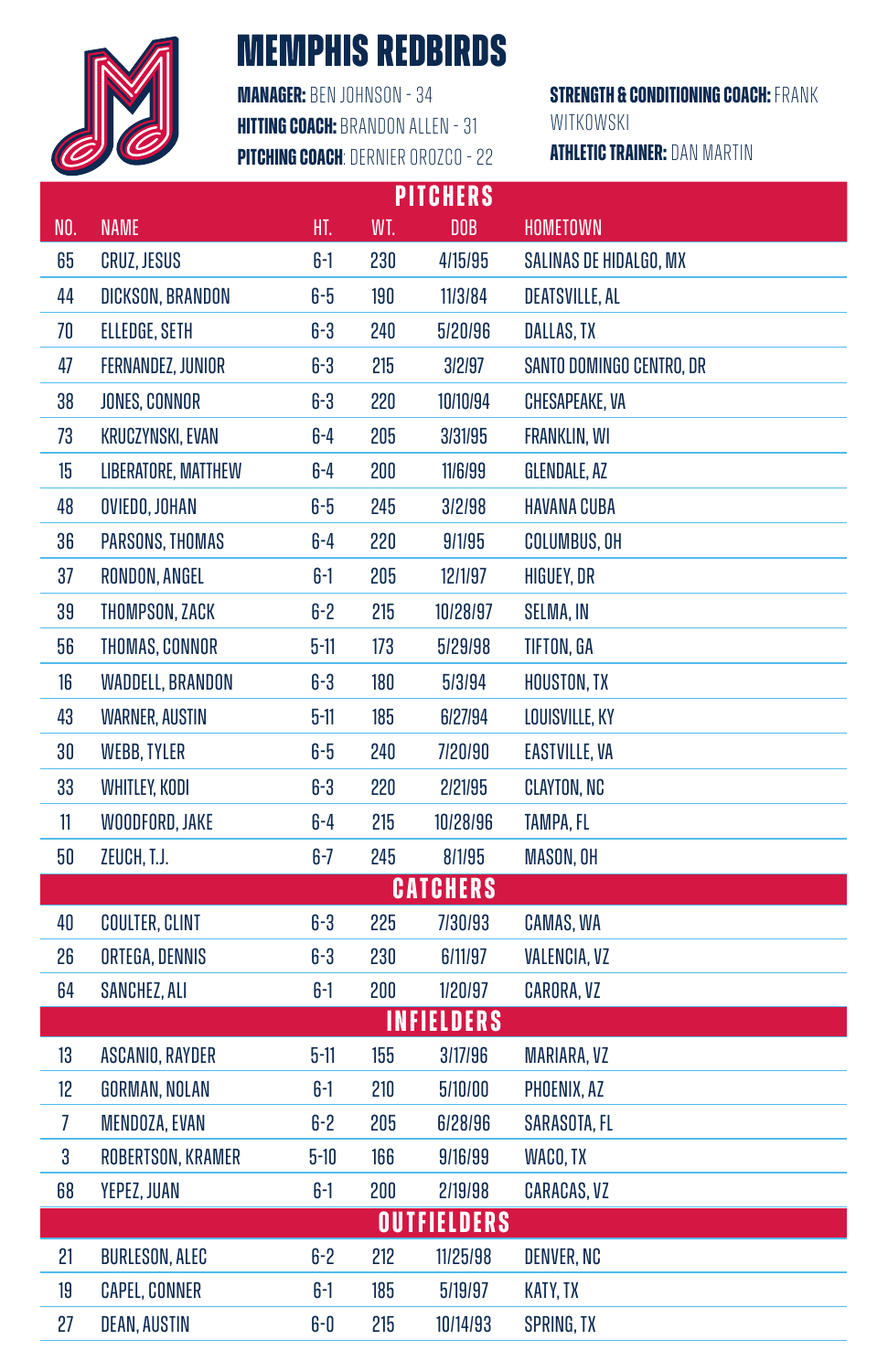

#### **COLUMBUS CLIPPERS**

**Manager:** Andy Tracy - 52 **Hitting Coach:** Jason Esposito - 22 **Pitching Coach**: Rigo Beltran - 47

**Coach:** JT Maguire **STRENGTH COACH: TRAVIS ROBERSON Athletic Trainer:** Jeremy Heller

|                |                         |          |     | <b>PITCHERS</b>    |                               |
|----------------|-------------------------|----------|-----|--------------------|-------------------------------|
| NO.            | <b>NAME</b>             | HT.      | WT. | <b>DOB</b>         | HOMETOWN                      |
| 23             | <b>BROOM, ROBERT</b>    | $6-1$    | 182 | 9/17/96            | RISING FAWN, GA               |
| 17             | DOWDY, KYLE             | $6-1$    | 195 | 2/3/93             | ESCONDIDO, CA                 |
| 11             | <b>FILLMYER, HEATH</b>  | $6-1$    | 185 | 5/16/94            | ROEBLING, NJ                  |
| 27             | GOSE, ANTHONY           | $6-0$    | 200 | 8/10/90            | FLORENCE, AL                  |
| 39             | <b>HERGET, KEVIN</b>    | $5-10$   | 180 | 4/3/91             | TEANECK, NJ                   |
| 65             | HILL, CAM               | $6-1$    | 185 | 5/25/94            | OKLAHOMA CITY, OK             |
| 34             | KOCH, MATT              | $6-3$    | 214 | 11/2/90            | CHEROKEE, IA                  |
| 40             | MEJIA, JC               | $6-5$    | 240 | 8/26/96            | GASPAR HERNANDEZ, DR          |
| 15             | <b>MCCARTY, KIRK</b>    | $5 - 10$ | 185 | 10/12/99           | HATTIESBURG, MS               |
| 35             | <b>MORRIS, CODY</b>     | $6-4$    | 205 | 11/4/96            | COLUMBIA, MD                  |
| $30\,$         | MOSS, SCOTT             | 6-6      | 225 | 10/6/94            | PALM COAST, FL                |
| 49             | MOTA, JUAN              | $6-4$    | 265 | 5/4/96             | SANTO DOMINGO, DR             |
| 26             | NELSON, KYLE            | $6-1$    | 180 | 7/8/96             | SAN FRANCISCO, CA             |
| 44             | PEACOCK, BRAD           | $6-1$    | 207 | 2/2/88             | PALM BEACH, FL                |
| 48             | PEREZ, FANCISCO         | 6-2      | 215 | 7/20/97            | LOMA DE CABRERA, DR           |
| 43             | STEPHENS, JORDAN        | $6-1$    | 200 | 9/12/92            | HOUSTON, TX                   |
| 41             | YOUNG, DANIEL           | $6-3$    | 194 | 5/27/94            | <b>BOCA RATON, FL</b>         |
|                |                         |          |     | <b>CATCHERS</b>    |                               |
| 8              | COLLINS, GAVIN          | $5 - 11$ | 205 | 7/17/95            | LAKE FORREST, CA              |
| 36             | LAVARNWAY, RYAN         | $6-4$    | 240 | 8/7/87             | WOODLAND HILLS, CA            |
| 29             | RIVERA, MIKE            | $5-9$    | 213 | 12/12/95           | <b>VENICE, FL</b>             |
|                |                         |          |     | <b>INFIELDERS</b>  |                               |
| 13             | ARIAS, GABRIEL          | $6-1$    | 217 | 2/27/00            | ARAGUA, VZ                    |
| 10             | JONES, NOLAN            | $6-5$    | 215 | 5/7/98             | LANGHOME, PA                  |
| 12             | <b>KRIEGER, TYLER</b>   | $6-0$    | 180 | 1/16/94            | LAGUNA HILLS, CA              |
| $\mathbf{1}$   | PALACIOS, RICHIE        | $5-10$   | 180 | 5/16/97            | <b>BROOKLYN, NY</b>           |
| 38             | <b>BROOKS, TRENTON</b>  | $6-0$    | 195 | 7/3/95             | ALPINA, CA                    |
|                |                         |          |     | <b>OUTFIELDERS</b> |                               |
| 38             | <b>BROOKS, TRENTON</b>  | 6-0      | 195 | 7/3/95             | ALPINA, CA                    |
| $\overline{1}$ | <b>CALL, ALEX</b>       | $5 - 11$ | 188 | 9/27/94            | <b>BUMSVILLE, MN</b>          |
| 45             | GONZALEZ, OSCAR         | $6-4$    | 240 | 1/10/98            | SABANA GRANDE DE PALENQUE, DR |
| 6              | JOHNSON, DANIEL         | $5 - 10$ | 200 | 7/11/95            | VALLEJO, CA                   |
| 24             | <b>MARABELL, CONNOR</b> | 6-1      | 195 | 3/28/94            | JACKSONVILLE, FL              |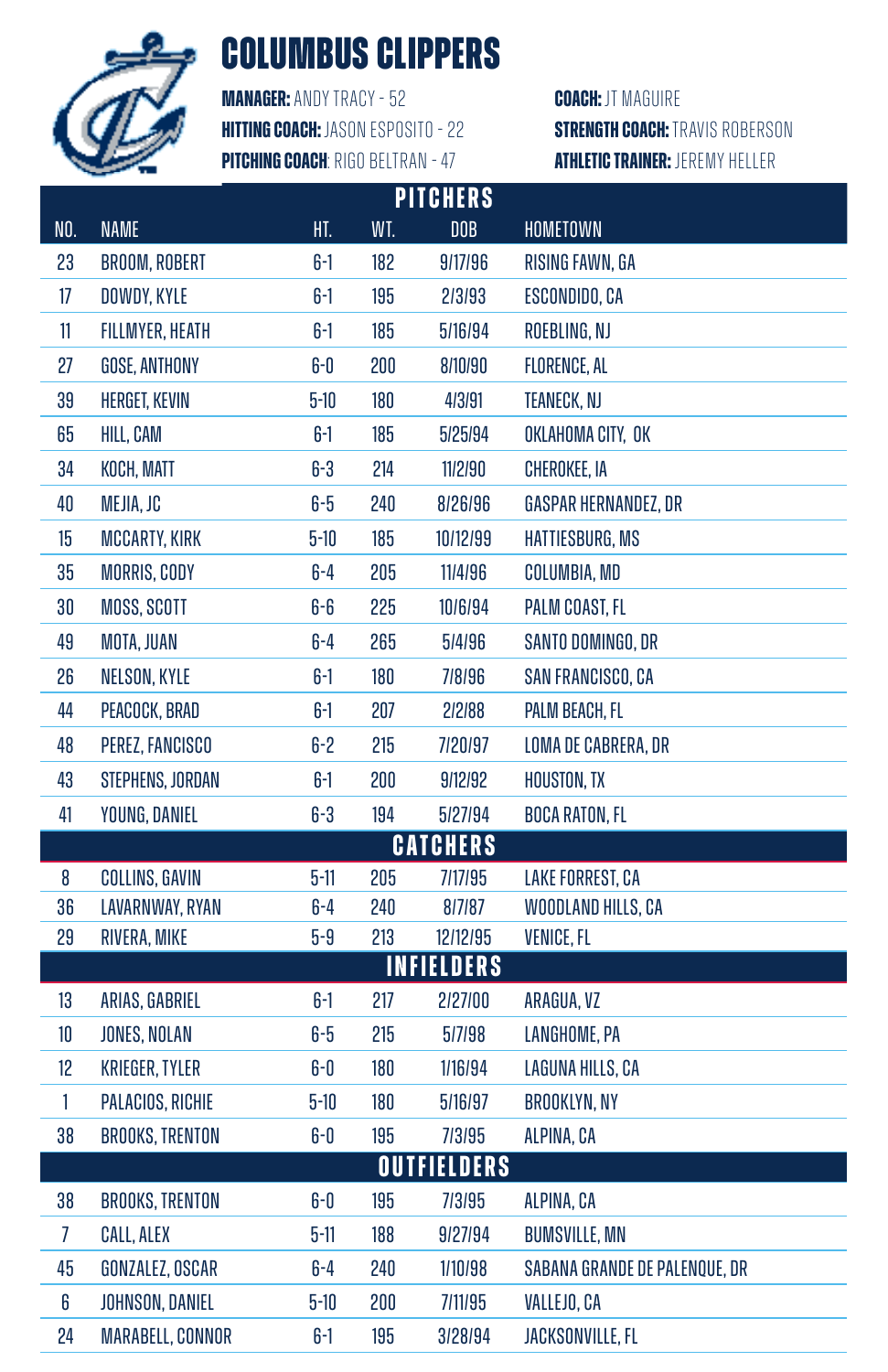# Dad's old <u>baseball</u> glove.

#### hat we deliver by deliver

da nyematayaan ee di Goddawykin Madehin.<br>maana astad in daleer gemaaley in diissa to distinguish and a series of the sec-